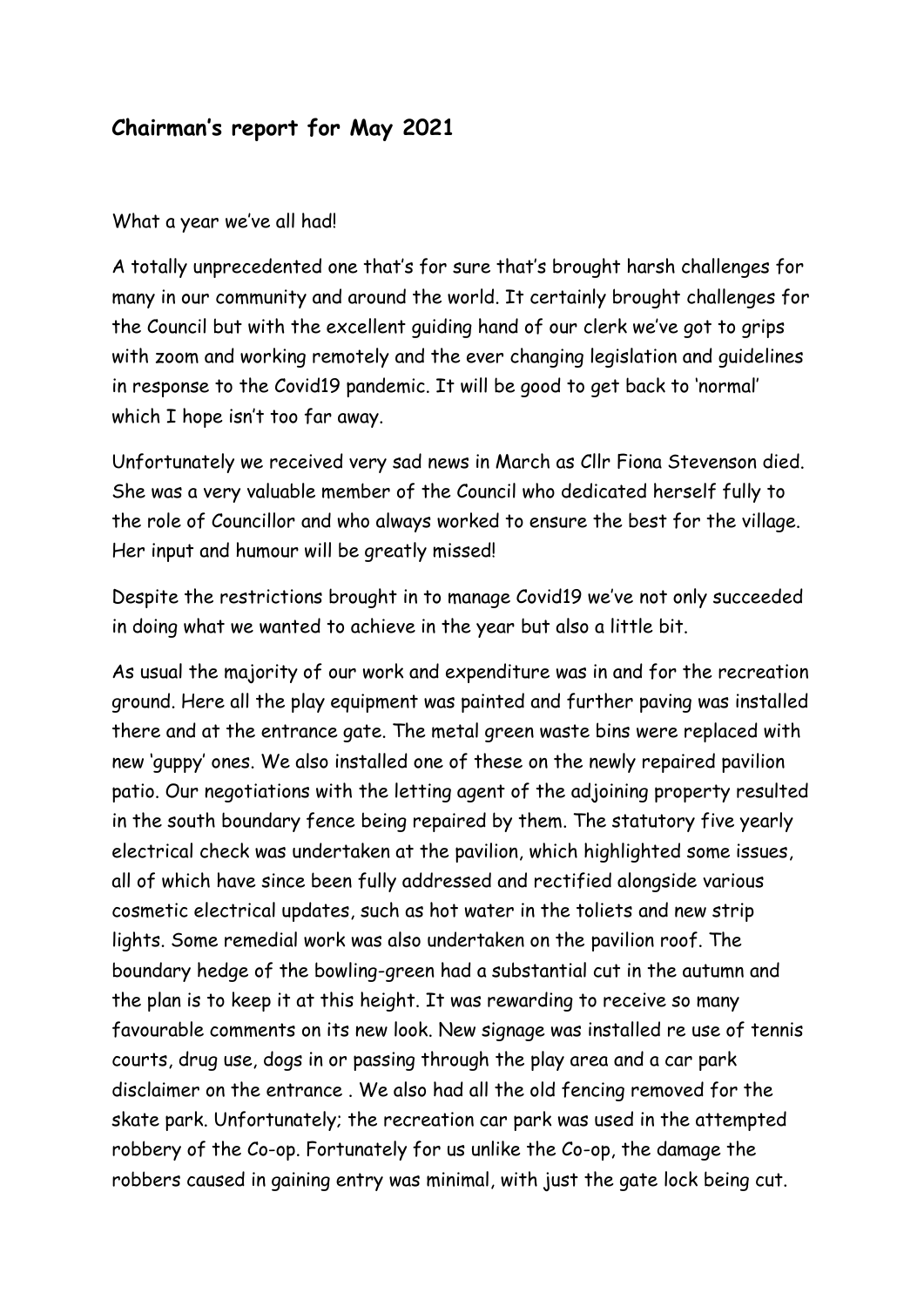Our biggest achievement of the year was the refurbishment of the Spring Wells Island, which I think looks magnificent and from the numerous positive comments we've received it would appear that this sentiment is felt by many. Plans to do this had been in the pipeline for several years so it feels exceptionally good to have at long last achieved this goal. We further enhanced our tourist attraction by painting all the benches etc. and having the trees on the island pruned. Recently we purchased a custom made bench to commemorate VE day, which we hope will be installed in June. To complete the revamp we plan to attend to the overgrown ivy and install paving in front of the benches that are on the grass. We are also considering employing a SW caretaker to ensure this attraction stays in tip top condition.

Elsewhere in the village we painted the allotment entrance gates, had the Pointon Road speed awareness solar panel installed, replaced the damaged litterbin in Vine Street and commissioned a survey on all Council owned trees. Any necessary work resulting from this will be undertaken in the coming months and we have at last decided on our new noticeboard and ordered it.

Prior to lockdown we were looking to employ a community warden to help address anti-social behaviour in the recreation ground, however as the restrictions of the pandemic eradicated this behaviour, we didn't take this idea forward. Should this historic problem begin to emerge as restrictions ease, then we'll certainly pursue this option with vigour.

Following on from consultation with the village via our newsletter in respect to the possibility of the Council acquiring the police sub-station, we resolved at our July meeting not to take this matter forward.

Our biggest problem this year has been illegal parking and speeding and try as we have to address it, unfortunately it's still ongoing! So we will continue to monitor the situation and liaise with the various council departments in our efforts to manage and hopefully eradicate it. To help in the area near the school we've ordered an additional speed awareness sign, which will be installed on the Horbling entrance to the village, applied to LCC to be assessed for a zebra crossing and intend to support the application made by the Traffic Management Officer, to have the double yellow lines on Victoria Street extended up to the school. In the High Street we've put up signs and have asked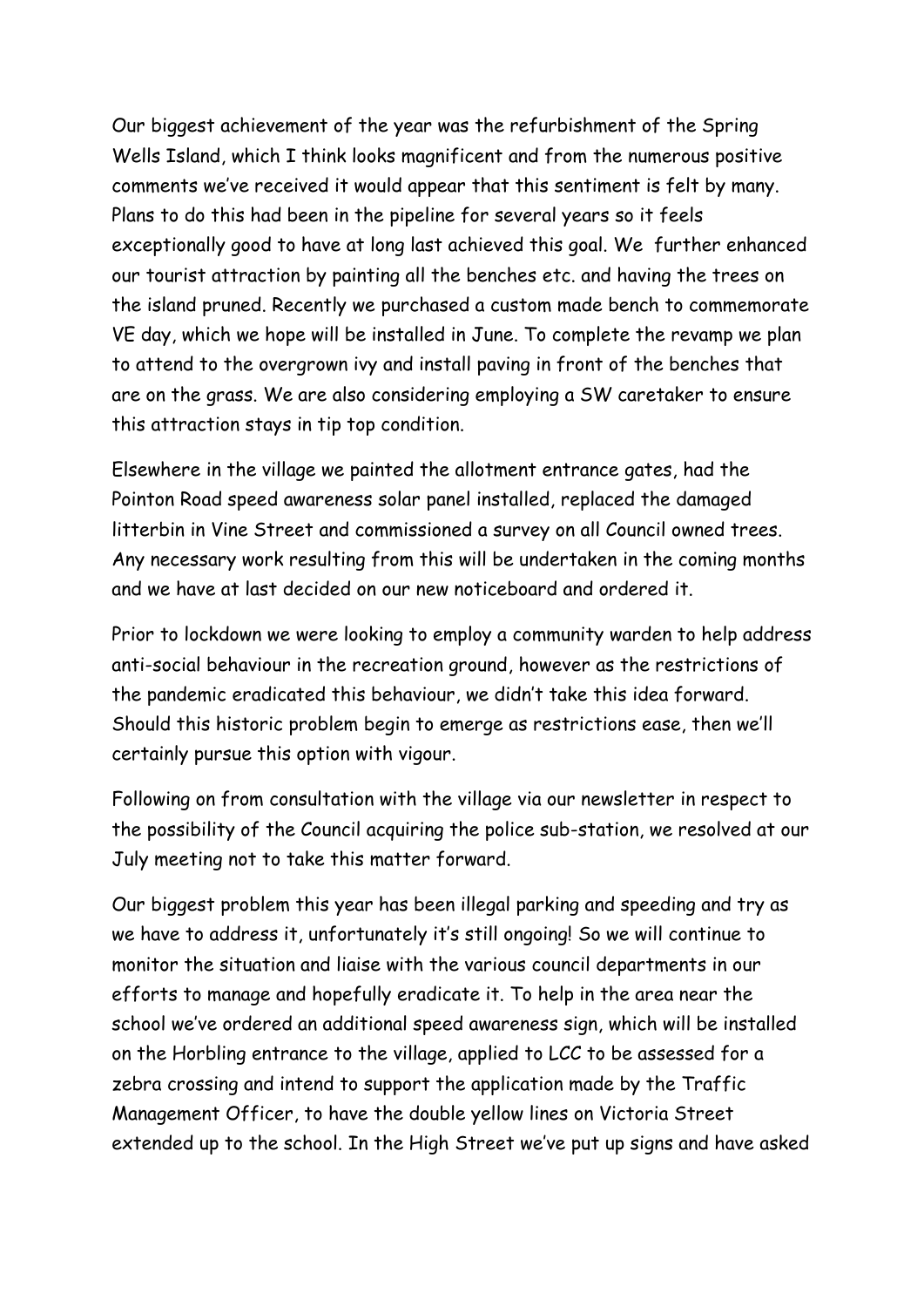the school to run a competition to design a poster for us advising against parking illegally. The winning one will be printed and displayed around the village.

Another ongoing problem is the jitty between Brewery and Burton Lane, which is in a dire and dangerous condition. As our strenuous efforts to get either SKDC or LCC to accept responsibility and address this matter failed, we asked Cllr Hill to intercede for us, so hopefully he'll be successful and get LCC to take ownership and repair the path before someone has a serious fall.

Through the diligent efforts of Hayley we have been successful in having the flooding problem in West Road car park resolved and in getting SKDC to do additional maintenance work in the Churchyard.

We regularly check in with Cllr Hill re LCC's progress in addressing the flooding of Birthorpe Road, the installation of the signage on the A52 and white lines and cats eyes on the approaches to our village, hopefully all these will be completed in the coming year.

We now know that LCC intends to build 25 houses on the old Aveland School site, however, the plans as yet haven't been submitted. We will as usual keep the village informed on this matter. The Aveland playing field still hasn't been transferred to us and unfortunately we have no idea when this will occur.

We had some movement within our team as in July David our cemetery caretaker left us and Jayne took up the role in October and in September Jon Surtees became a councillor, followed by Phil Major and Catherine Labinjo who came on board in January.

Looking to the year ahead the Council plans to install an additional piece or two of play equipment in the recreation ground, improve Birthorpe Rd cemetery with the installation of new gates, general maintenance and planting, explore purchasing two custom designed village entry signs, spruce up the Spring Wells area, to light the High Street for Christmas and to have a Facebook page. We will of course continue with all our usual maintenance tasks such as grass and hedge cutting etc. and remember we always welcome ideas from you as how to improve the village, so if you have an idea or suggestion (polite preferably) let us know.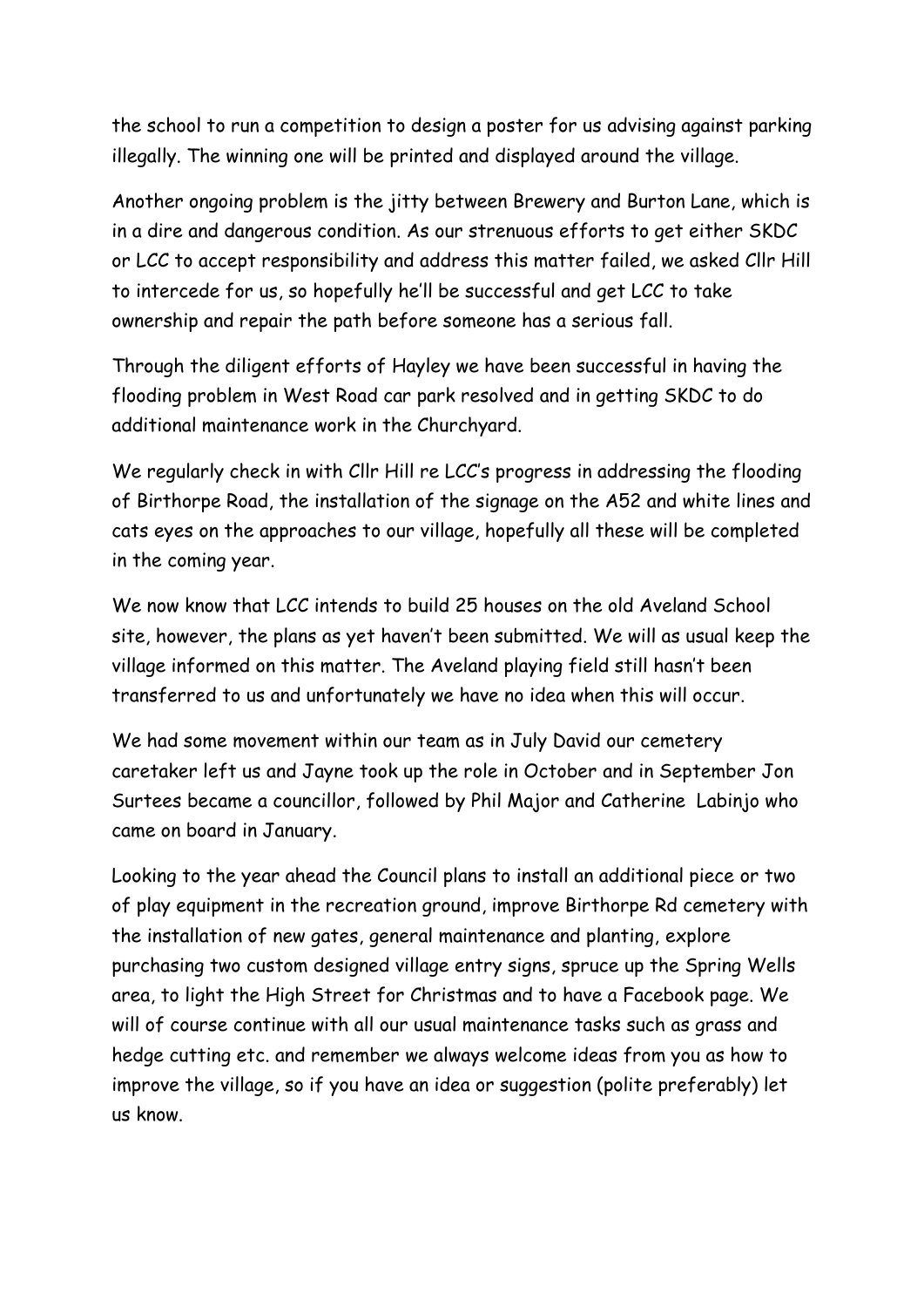**As always I'd like to thank all those that have helped or contributed to the upkeep and improvement of the village but especially to:-**

**All those that have volunteered to help the more vulnerable** in our community during this pandemic , your kindness and selflessness will have made such a difference to so many people. So a VERY BIG **THANKS TO All of YOU**

To those that helped with the Spring Wells island refurbishment, which were **Creeton Quarry** (which is part of the Johnston Quarry Group), who so kindly donated **30 tons of limestone,** to **Mr & Mrs Mair** of Billingborough who so kindly gave a financial donation and stored the stone for us and to **S J R Contractors** of Pointon Fen, who kindly delivered all the stone free of charge **Thank you so very much on behalf of the village for your exceptional generosity and support that enabled us to not only restore but also improve the central feature of Spring Wells!!** 

To those that have signed up to be a **'friend of the Council'** – thank you and welcome.

To **BAGS** for managing the allotments on our behalf.

To the **Cricket Club** for liaising with Anglian Water over the new pitch water system and installing it.

To **Jayne** our new Cemetery Caretaker who joined us in October and whose efforts have brought an abundance of positive comments from the public – **so many thanks Jayne.**

To **Kim** our dedicated community village cleaner, **Mark** our recreation ground caretaker both do an amazing job!

To our **councillors** who give their time and expertise and work diligently for the betterment of the village and who haven't given in despite the complications Covid19 brought to role this year! Thank you everyone!

To our super clerk **Hayley!** Who because of the pandemic has had to deal with so many additional tasks on top of her everyday work, while managing ever changing directives, mountains of emails and us on zoom – not an easy task I can assure you. **So thanks beyond words go to you Hayley as you're an** *absolute star and truly superhuman!*